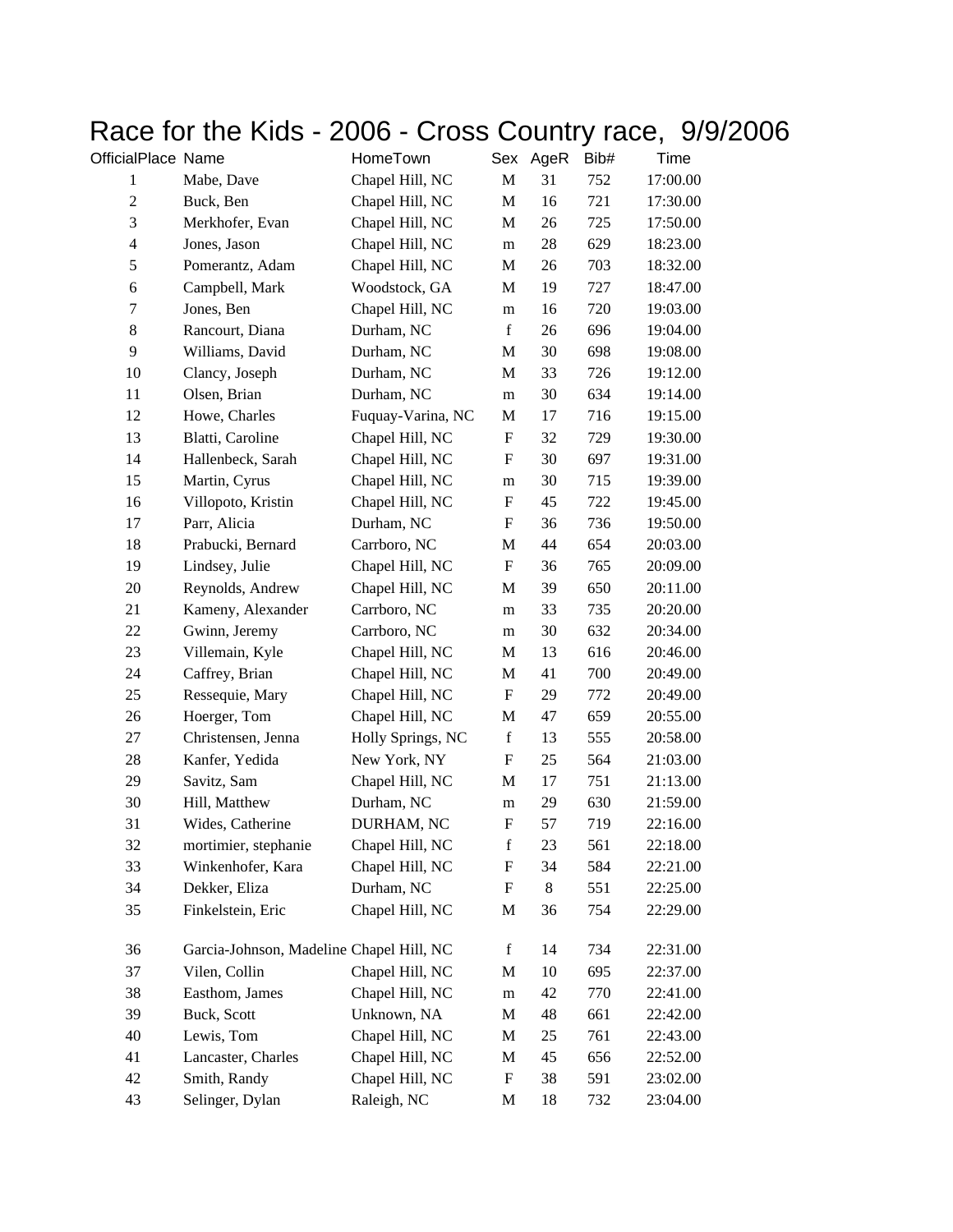| 44     | Retsch-Bogart, George | Chapel Hill, NC | M                         | 54 | 666 | 23:09.00 |
|--------|-----------------------|-----------------|---------------------------|----|-----|----------|
| 45     | Northen, John         | Chapel Hill, NC | M                         | 56 | 670 | 23:11.00 |
| 46     | Dunson, Samuel        | Chapel Hill, NC | M                         | 10 | 762 | 23:16.00 |
| 47     | Cole, Brandon         | Unknown, NA     | m                         | 21 | 621 | 23:17.00 |
| 48     | Dekker, Tom           | Durham, NC      | m                         | 44 | 655 | 23:26.00 |
| 49     | Ray, Allen            | Cary, NC        | m                         | 13 | 618 | 23:26.00 |
| 50     | Atkinson, David       | Chapel Hill, NC | M                         | 55 | 667 | 23:31.00 |
| 51     | Hetherington, Seth    | Chapel Hill, NC | m                         | 53 | 665 | 23:33.00 |
| 52     | Stephenson, Morgan    | Cary, NC        | F                         | 13 | 556 | 23:33.00 |
| 53     | Callis, tom           | Apex, NC        | m                         | 26 | 623 | 23:34.00 |
| 54     | Payne, David          | Chapel Hill, NC | M                         | 17 | 764 | 23:44.00 |
| 55     | Bouck, David          | Durham, NC      | M                         | 31 | 636 | 24:17.00 |
| 56     | Williams, Jane        | Chapel Hill, NC | F                         | 16 | 757 | 24:18.00 |
| 57     | Borris, Edward        | Raleigh, NC     | m                         | 37 | 647 | 24:25.00 |
| 58     | Horton, Tony          | Cary, NC        | M                         | 37 | 717 | 24:28.00 |
| 59     | Roghelia, Jason       | greensboro, NC  | M                         | 33 | 643 | 24:33.00 |
| 60     | Engel, Jonathan       | Chapel Hill, NC | M                         | 47 | 689 | 24:41.00 |
| 61     | Kelley, Kevin         | Raleigh, NC     | m                         | 41 | 651 | 24:43.00 |
| 62     | Shinnick, Joseph      | Chapel Hill, NC | M                         | 43 | 653 | 24:43.00 |
| 63     | Hadler, Wayne         | Carrboro, NC    | M                         | 52 | 663 | 24:44.00 |
| 64     | Komada, Mike          | Chapel Hill, NC | M                         | 39 | 745 | 24:48.00 |
| 65     | Anderson, Allen       | Chapel Hill, NC | m                         | 55 | 669 | 24:48.00 |
| 66     | Breheny, Kevin        | Raleigh, NC     | M                         | 18 | 731 | 24:50.00 |
| 67     | Frantz, Elman         | Chapel Hill, NC | M                         | 50 | 749 | 24:54.00 |
| 68     | Winsor, Stephen       | Chapel Hill, NC | m                         | 12 | 710 | 24:57.00 |
| 69     | Nunez-Argote, Letycia | Chapel Hill, NC | F                         | 21 | 560 | 24:58.00 |
| $70\,$ | Higgins, Matthew      | Carrboro, NC    | m                         | 31 | 637 | 24:59.00 |
| 71     | Johnson, Shelley      | Chapel Hill, NC | F                         | 31 | 755 | 25:00.00 |
| 72     | Maleri, Seth          | Carrboro, NC    | m                         | 31 | 638 | 25:02.00 |
| 73     | McGrievy, Matt        | Pittsboro, NC   | m                         | 32 | 640 | 25:16.00 |
| 74     | Clayton, Nancy        | Chapel Hill, NC | F                         | 40 | 594 | 25:18.00 |
| 75     | Womack, Jayson        | Raleigh, NC     | M                         | 18 | 733 | 25:18.00 |
| 76     | Hollander, Nicholas   | Pittsboro, NC   | m                         | 12 | 615 | 25:20.00 |
| 77     | Stavas, Joe           | Chapel Hill, NC | M                         | 51 | 691 | 25:22.00 |
| 78     | Braam, Grant          | Chapel Hill, NC | M                         | 10 | 718 | 25:24.00 |
| 79     | Morel, Cydney         | Chapel Hill, NC | F                         | 42 | 601 | 25:24.00 |
| $80\,$ | Stavas, Natalie       | Chapel Hill, NC | $\mathbf f$               | 25 | 690 | 25:28.00 |
| 81     | Mittelstadt, Jeff     | Chapel Hill, NC | ${\rm m}$                 | 29 | 692 | 25:29.00 |
| 82     | Altman, Brett         | Durham, NC      | M                         | 27 | 625 | 25:30.00 |
| 83     | Stewart, Erin         | Durham, NC      | $\mathbf f$               | 14 | 558 | 25:42.00 |
| 84     | Dunson, Simon         | Chapel Hill, NC | M                         | 8  | 763 | 25:43.00 |
| 85     | Rogers, Steve         | Chapel Hill, NC | M                         | 45 | 738 | 25:55.00 |
| 86     | Tessman, Spenser      | Greensboro, NC  | M                         | 18 | 742 | 25:55.00 |
| 87     | Glick, Laura          | Chapel Hill, NC | $\mathbf f$               | 25 | 701 | 26:03.00 |
| 88     | Jeffs, Peter          | Chapel Hill, NC | M                         | 11 | 740 | 26:08.00 |
| 89     |                       | Chapel Hill, NC | $\boldsymbol{\mathrm{F}}$ | 28 | 571 | 26:09.00 |
|        | Hargis, Amy           |                 |                           |    |     |          |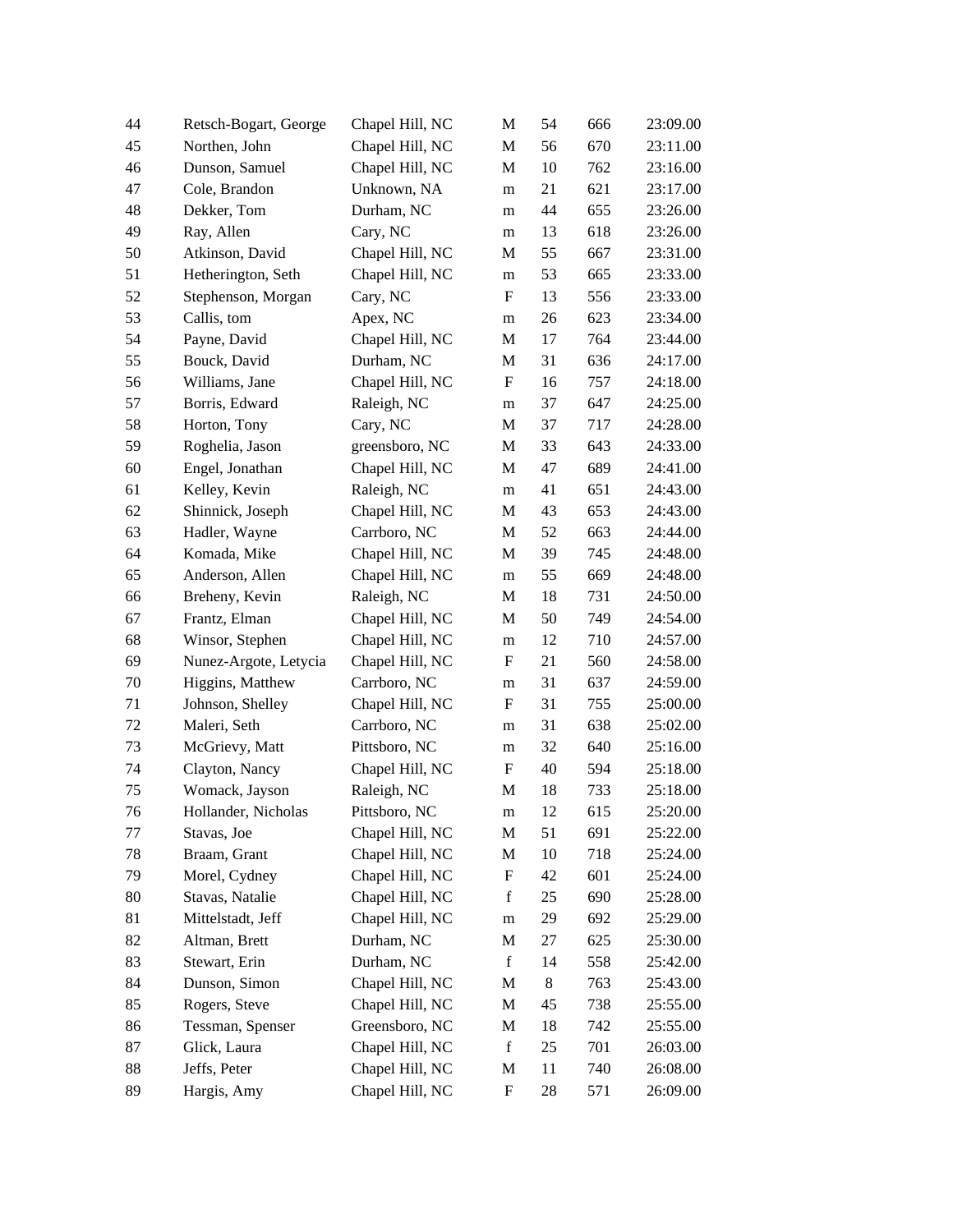| 90  | Sarrimanolis, Kostantina | High Point, NC    | $\mathbf F$               | 9  | 552 | 26:16.00 |
|-----|--------------------------|-------------------|---------------------------|----|-----|----------|
| 91  | Johnson, Jarrod          | Carrboro, NC      | m                         | 25 | 771 | 26:16.00 |
| 92  | Brennan, Michael         | Burlington, NC    | m                         | 62 | 673 | 26:19.00 |
| 93  | Davies, Candace          | Raleigh, NC       | $\mathbf F$               | 50 | 612 | 26:25.00 |
| 94  | Frantz, Janese           | Chapel Hill, NC   | $\mathbf f$               | 46 | 748 | 26:35.00 |
| 95  | Sarrimanolis, Adrianna   | High Point, NC    | $\boldsymbol{\mathrm{F}}$ | 13 | 557 | 26:36.00 |
| 96  | Hencke, Andy             | Chapel Hill, NC   | m                         | 31 | 639 | 26:43.00 |
| 97  | Parr, Lindy              | Pittsboro, NC     | F                         | 60 | 728 | 26:44.00 |
| 98  | Stewart, Jacqueline      | Durham, NC        | F                         | 43 | 602 | 26:44.00 |
| 99  | Karpinos, Ralph          | Chapel Hill, NC   | M                         | 56 | 671 | 26:51.00 |
| 100 | Roh, Minna               | Carrboro, NC      | $\boldsymbol{\mathrm{F}}$ | 25 | 708 | 26:53.00 |
| 101 | Bowers-Roghelia, Shelly  | Morrisville, NC   | F                         | 30 | 578 | 26:57.00 |
| 102 | Helgan, Danielle         | Chapel Hill, NC   | ${\rm F}$                 | 13 | 756 | 27:18.00 |
| 103 | Atkinson, Sydney         | Chapel Hill, NC   | $\boldsymbol{\mathrm{F}}$ | 46 | 606 | 27:25.00 |
| 104 | Roghelia, Mark           | Morrisville, NC   | M                         | 30 | 633 | 27:42.00 |
| 105 | Miller, Andrew           | Chapel Hill, NC   | m                         | 26 | 624 | 27:44.00 |
| 106 | Stavas, Julie            | Chapel Hill, NC   | $\boldsymbol{\mathrm{F}}$ | 14 | 746 | 27:45.00 |
| 107 | Bennett, Josh            | Chapel Hill, NC   | M                         | 14 | 723 | 27:57.00 |
| 108 | Mallett, Heidi           | Chapel Hill, NC   | $\boldsymbol{\mathrm{F}}$ | 41 | 599 | 27:58.00 |
| 109 | Ransbury, Wendy          | Chapel Hill, NC   | $\mathbf f$               | 42 | 699 | 28:00.00 |
| 110 | Porterfield, Lisa        | Chapel Hill, NC   | F                         | 33 | 583 | 28:01.00 |
| 111 | russo, mark              | Chapel Hill, NC   | m                         | 39 | 766 | 28:03.00 |
| 112 | Aycock, Heidi            | Chapel Hill, NC   | F                         | 46 | 607 | 28:08.00 |
| 113 | Gherghe, Costin          | Carrboro, NC      | m                         | 29 | 631 | 28:11.00 |
| 114 | Lane, Matthew            | Chapel Hill, NC   | m                         | 18 | 750 | 28:12.00 |
| 115 | Jeffs, Lisa              | Chapel Hill, NC   | $\boldsymbol{\mathrm{F}}$ | 41 | 739 | 28:17.00 |
| 116 | Huggins, Shelia          | DURHAM, NC        | F                         | 38 | 758 | 28:22.00 |
| 117 | Visco, Anthony           | Chapel Hill, NC   | m                         | 38 | 648 | 28:26.00 |
| 118 | Prenda, Jennifer         | Chapel Hill, NC   | F                         | 31 | 579 | 28:29.00 |
| 119 | Alexander, Bruce         | Chapel Hill, NC   | M                         | 37 | 774 | 28:33.00 |
| 120 | Swope, Betsy             | Carrboro, NC      | $\boldsymbol{\mathrm{F}}$ | 31 | 580 | 28:43.00 |
| 121 | Maloly, Trish            | Chapel Hill, NC   | $\boldsymbol{\mathrm{F}}$ | 40 | 713 | 28:47.00 |
| 122 | Nanry, Patrick           | Chapel Hill, NC   | M                         | 11 | 614 | 28:48.00 |
| 123 | Nanry, Kevin             | Chapel Hill, NC   | M                         | 45 | 658 | 28:57.00 |
| 124 | Boon, Joan               | Efland, NC        | F                         | 53 | 741 | 29:07.00 |
| 125 | Floyd, Anna              | Cary, NC          | F                         | 27 | 567 | 29:15.00 |
| 126 | Nicosia, Joleen          | Fuquay-Varina, NC | F                         | 48 | 609 | 29:15.00 |
| 127 | Ledford, Adam            | Durham, NC        | m                         | 28 | 626 | 29:32.00 |
| 128 | Hansen, Katie            | Chapel Hill, NC   | F                         | 10 | 553 | 29:40.00 |
| 129 | Beaulieu, Lea            | Chapel Hill, NC   | $\boldsymbol{\mathrm{F}}$ | 27 | 570 | 30:12.00 |
| 130 | Blackford, Susan         | Chapel Hill, NC   | $\boldsymbol{\mathrm{F}}$ | 44 | 604 | 30:12.00 |
| 131 | Nevis, Kathleen          | DURHAM, NC        | $\mathbf f$               | 29 | 702 | 30:18.00 |
| 132 | Paye, Bill               | Cary, NC          | m                         | 48 | 660 | 30:18.00 |
| 133 | Thompson, Elizabeth      | Chapel Hill, NC   | F                         | 37 | 590 | 30:21.00 |
| 134 | Campbell, Tiffani        | Apex, NC          | F                         | 29 | 576 | 30:36.00 |
| 135 | Humphreys, Owen          | Chapel Hill, NC   | ${\rm m}$                 | 13 | 712 | 30:42.00 |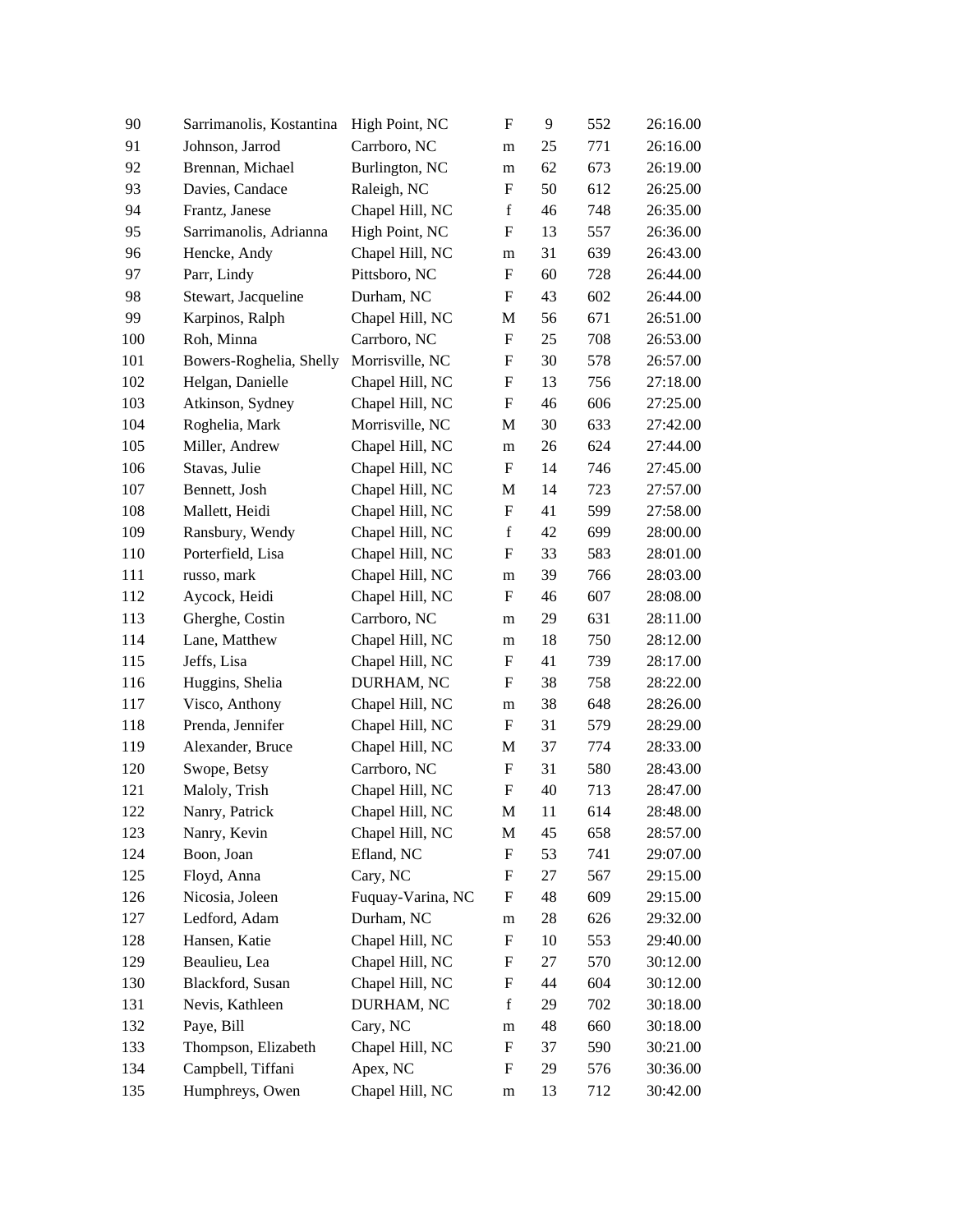| 136 | Margolis, Ben                             | Carrboro, NC    | m                         | 32 | 641 | 30:45.00 |
|-----|-------------------------------------------|-----------------|---------------------------|----|-----|----------|
| 137 | Winsor, Rita                              | Chapel Hill, NC | F                         | 52 | 711 | 30:46.00 |
| 138 | Latour, Anne                              | Cary, NC        | F                         | 44 | 603 | 30:46.00 |
| 139 | Schenck, Shawntel                         | Durham, NC      | $\boldsymbol{\mathrm{F}}$ | 24 | 563 | 31:01.00 |
| 140 | Palmer, Kathryn                           | Durham, NC      | F                         | 24 | 724 | 31:03.00 |
| 141 | VanDrimmelen, Debbi                       | Durham, NC      | F                         | 26 | 566 | 31:03.00 |
| 142 | Humphreys, Cerys                          | Chapel Hill, NC | F                         | 11 | 714 | 31:03.00 |
| 143 | Dean, Melissa                             | Chapel Hill, NC | $\boldsymbol{\mathrm{F}}$ | 35 | 586 | 31:04.00 |
| 144 | Humphreys, Michael                        | Chapel Hill, NC | M                         | 44 | 709 | 31:04.00 |
| 145 | Alexander, Paula                          | Chapel Hill, NC | $\boldsymbol{\mathrm{F}}$ | 35 | 775 | 31:11.00 |
| 146 | Lobotsky, Melanie                         | Chapel Hill, NC | $\boldsymbol{\mathrm{F}}$ | 39 | 593 | 31:14.00 |
| 147 | Rambusch, Elizabeth                       | Durham, NC      | F                         | 32 | 581 | 31:27.00 |
| 148 | Rogers, Kaitlyn                           | Chapel Hill, NC | ${\rm F}$                 | 14 | 737 | 31:28.00 |
| 149 | Hoerger, Susan                            | Chapel Hill, NC | $\boldsymbol{\mathrm{F}}$ | 45 | 605 | 31:35.00 |
| 150 | Stupp, Karen                              | Chapel Hill, NC | F                         | 34 | 753 | 31:41.00 |
| 151 | Visco, Jessica                            | Chapel Hill, NC | F                         | 40 | 596 | 31:45.00 |
| 152 | Lea, Elena                                | Chapel Hill, NC | F                         | 35 | 587 | 31:47.00 |
|     |                                           |                 |                           |    |     |          |
| 153 | Wertley-Rotenberry, Julia Chapel Hill, NC |                 | F                         | 35 | 585 | 31:51.00 |
| 154 | Werth, David                              | Durham, NC      | m                         | 38 | 649 | 31:51.00 |
| 155 | Campbell, Erin                            | Chapel Hill, NC | $\mathbf f$               | 26 | 707 | 32:04.00 |
| 156 | Altman, Ashley                            | Durham, NC      | F                         | 27 | 569 | 32:19.00 |
| 157 | Liao, winston                             | Chapel Hill, NC | m                         | 58 | 672 | 32:26.00 |
| 158 | Carlstein, Anne                           | Chapel Hill, NC | $\mathbf f$               | 8  | 768 | 32:44.00 |
| 159 | carlstein, joey                           | Chapel Hill, NC | m                         | 10 | 769 | 32:50.00 |
| 160 | Powers, Bill                              | Chapel Hill, NC | M                         | 72 | 747 | 32:56.00 |
| 161 | Carlstein, Ed                             | Chapel Hill, NC | M                         | 48 | 767 | 32:56.00 |
| 162 | Mihalek, Julie                            | Pittsboro, NC   | F                         | 21 | 559 | 33:16.00 |
| 163 | Ledford, Julie                            | Durham, NC      | $\boldsymbol{\mathrm{F}}$ | 28 | 572 | 33:28.00 |
| 164 | Clayton, rebecca                          | Durham, NC      | F                         | 29 | 574 | 33:29.00 |
| 165 | Lam, Yat Sze                              | Chapel Hill, NC | ${\rm F}$                 | 32 | 582 | 33:32.00 |
| 166 | Tuskey, Mark                              | Chapel Hill, NC | M                         | 53 | 730 | 33:35.00 |
| 167 | Hammond, Kelli                            | Pittsboro, NC   | $\mathbf{F}$              | 40 | 595 | 34:12.00 |
| 168 | Prokopetz, Sandra                         | Chapel Hill, NC | ${\rm F}$                 | 61 | 613 | 34:41.00 |
| 169 | Szgoas, Patti                             | Chapel Hill, NC | $\boldsymbol{\mathrm{F}}$ | 41 | 600 | 34:48.00 |
| 170 | Haase, Julian                             | Chapel Hill, NC | М                         | 25 | 622 | 34:50.00 |
| 171 | bowersox, brooke                          | Cary, NC        | $\mathbf f$               | 35 | 760 | 34:56.00 |
| 172 | goley, april                              | Durham, NC      | $\mathbf f$               | 28 | 573 | 35:07.00 |
| 173 | goley, Michael                            | Durham, NC      | ${\rm m}$                 | 28 | 628 | 35:29.00 |
| 174 | O'Connell, Deb                            | Chapel Hill, NC | F                         | 40 | 598 | 35:35.00 |
| 175 | Smoker, Amy                               | Chapel Hill, NC | F                         | 40 | 597 | 35:36.00 |
| 176 | Hanson-Baldauf, Dana                      | Chapel Hill, NC | F                         | 36 | 588 | 36:20.00 |
| 177 | Sztukowski, Christina                     | Chapel Hill, NC | F                         | 12 | 554 | 36:20.00 |
| 178 | Sztukowski, Buzz                          | Chapel Hill, NC | ${\rm m}$                 | 51 | 662 | 36:38.00 |
| 179 | Rodriguez, Dennis                         | Apex, NC        | $\mathbf M$               | 40 | 777 | 36:38.00 |
| 180 | Fiore, Joanne                             | Chapel Hill, NC | F                         | 46 | 608 | 37:53.00 |
| 181 | Stavas, Maureen                           | Chapel Hill, NC | $\mathbf f$               | 49 | 693 | 39:08.00 |